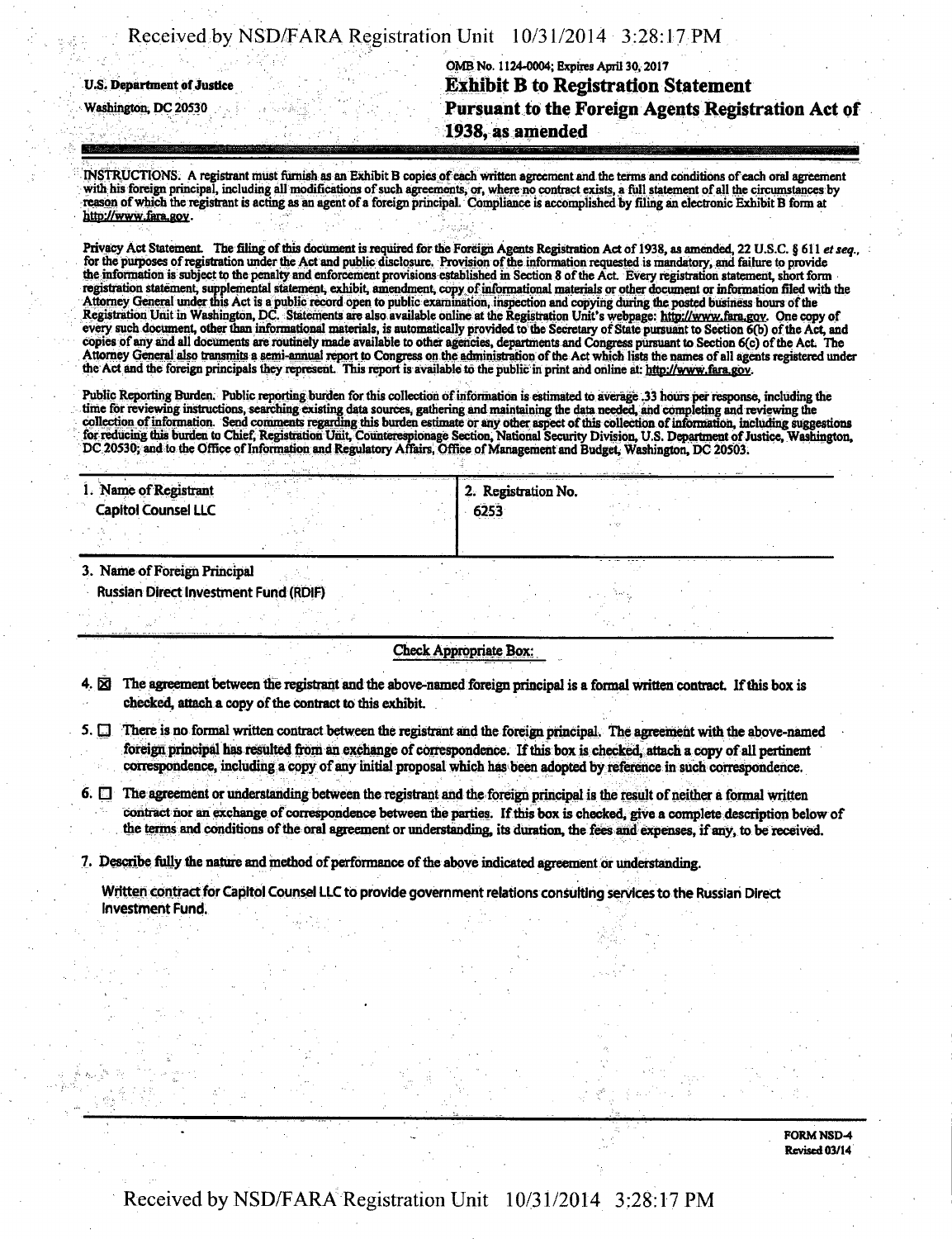**8. Describe folly the activities the registrant engages in or proposes to engage in on behalf of the above foreign principal,** 

**Educate arid explain to U.S. Department of Treasury and U.S. policy-makers RDIPs role and relationship with United States partners and investors. Also, to provide accurate Information to the U.S. Department of Treasury regarding recent transactions made by RDIF.** 

**9.** Will the activities on behalf of the above foreign principal include political activities as defined in Section 1(o) of the Act and in the footnote below? Yes  $\boxtimes$  No  $\Box$ the footnote below? Yes **K** 

**Ifyes, describe all such political activities indicating, among other tilings, the relations, interests or policies to be influenced together with the means to be employed to achieve this purpose.** 

**Communication with UJS. Department of Treasury officials, with U.S. policy-makers on Capitol Hill, and with Senate and House Committees of jurisdiction to gather Information regarding US. sanctions on Russian entities, as well as to educate and inform them of the role of the RDIF with United States partners and investors.** 

#### **EXECUTION**

**In accordance with 28 U.S.C. § 1746, the undersigned swears or affirms under penalty of perjury that he/she has read the**  information set forth in this Exhibit B to the registration statement and that he/she is familiar with the contents thereof and that such contents are in their entirety true and accurate to the best of his/her knowledge and belief.

| Date of Exhibit B | <b>Name and Title</b> |                                             |          |
|-------------------|-----------------------|---------------------------------------------|----------|
|                   |                       |                                             |          |
|                   |                       | 10/24/2014 John D. Raffaelli neutre John Do | Hothalli |
|                   |                       |                                             |          |
|                   |                       |                                             |          |

Footnote: "Political activity," as defined in Section 1(o) of the Act, means any activity which the person engaging in believes will, or that the person Antends to, in any way inflame any way inflame. The Act is contained **party.** 

**Received by NSD/FARA Registration Unit 10/31/2014 3:28:17 PM**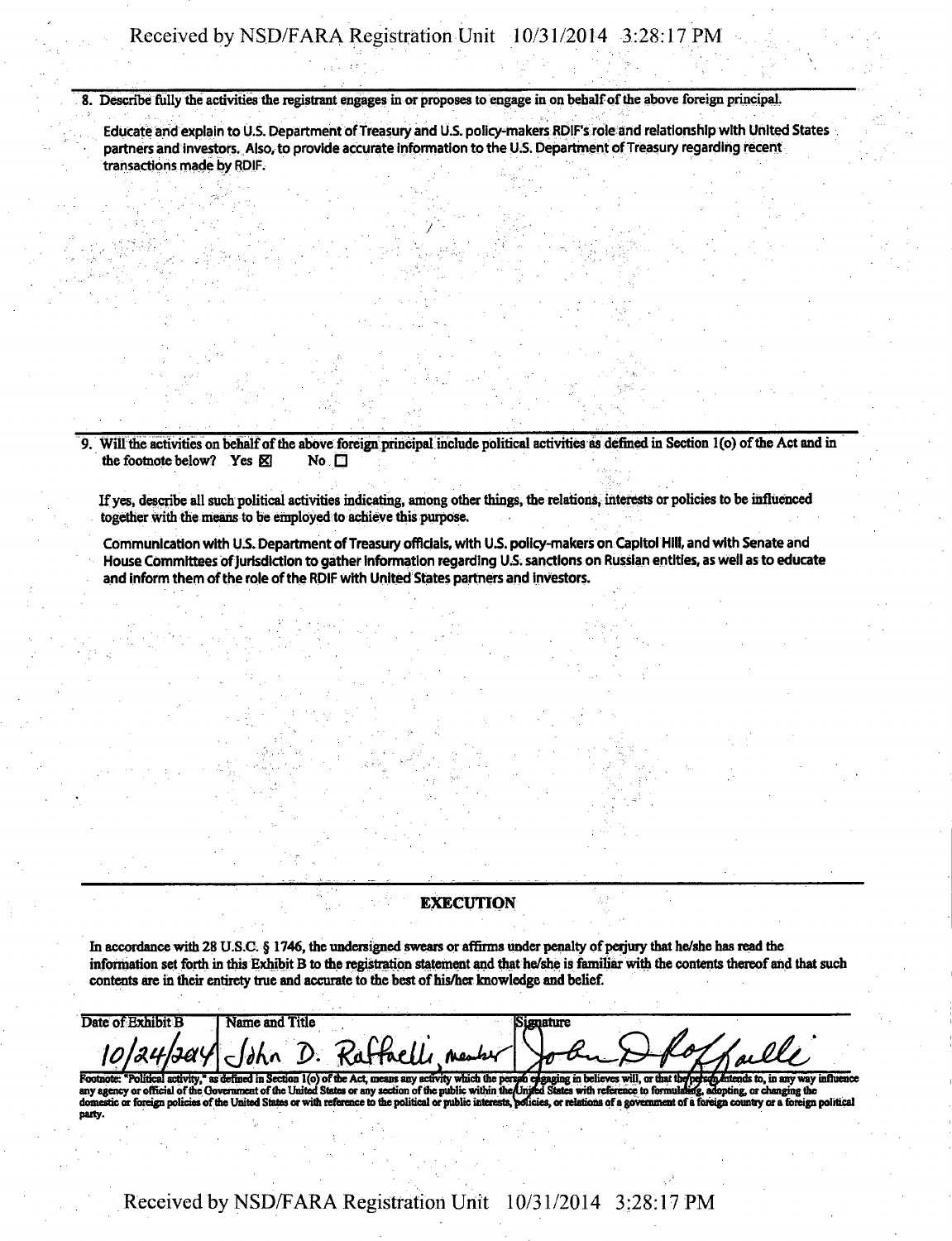**Received by NSD FARA Registration Unit 10 31/2014 3:28:17 PM** 

## **Attachment to Exhibit B to Registration Statement**

# **Pursuant to the Foreign Agents Registration Act of 1938, as amended**

**Capitol Counsel LLC** 

**Registration No. 6253** 

**Copy of Signed Contract** 

Received by NSD/FARA Registration Unit 10/3.1/2014 3:28:17 PM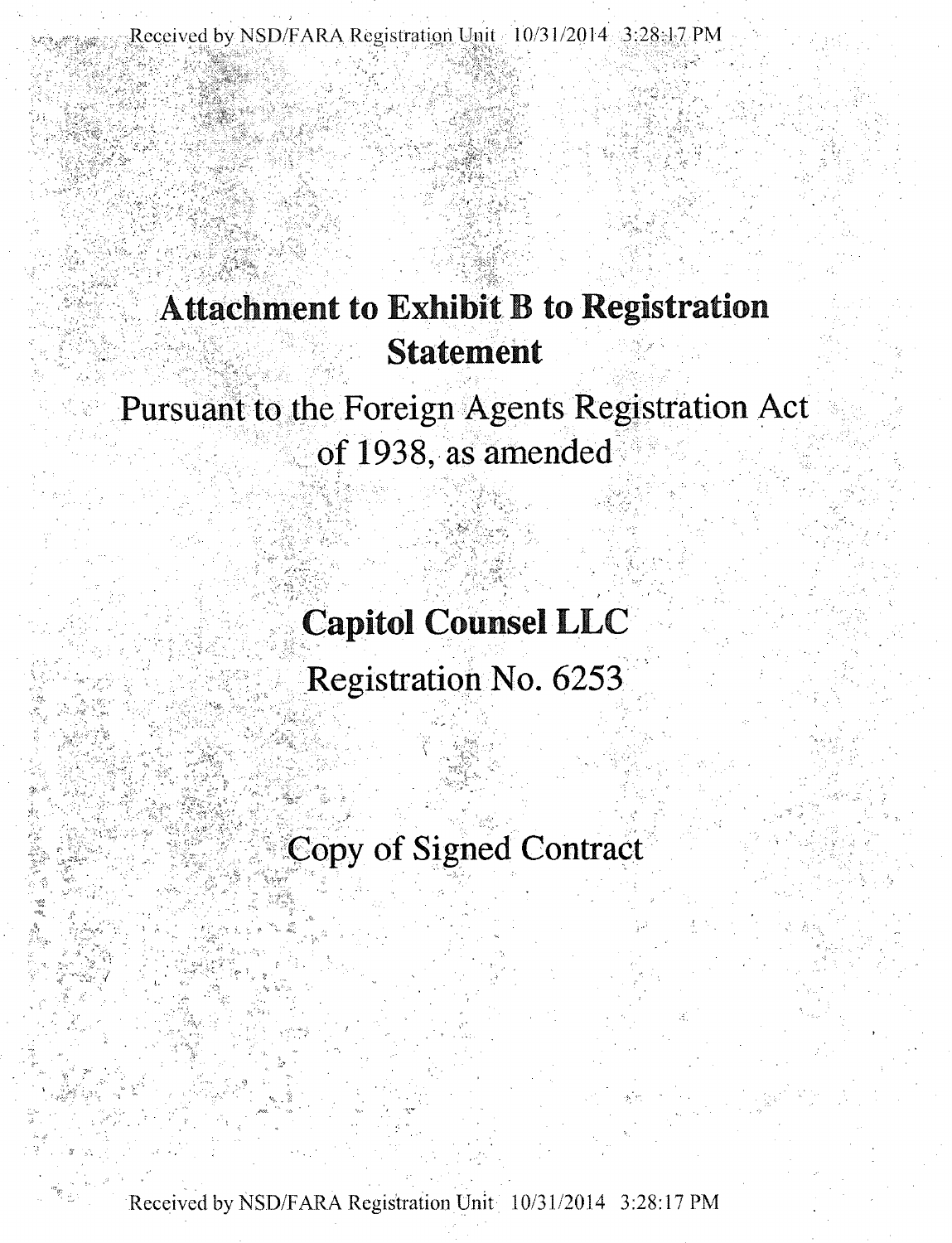**Received by NSD/FARA Registration Unit 10/31/2014 3:28:17 PM** 

### **CAPITOL COUNSEL LLC**

**2-FfcOOR 700 13™ STREET, NW WASHINGTON, DC 20005** 

**(202) 861-3200** 

**September 12, 2014** 

**Kirill Dmitriev Chief Executive Officer Russian Direct Investment Fund**  Capital City, South Tower, 7th floor, 8 bld. **1 Presnenskaya nab. Moscow, Russia 123317** 

**Dear Kirill:** 

**On behalf of Capitol Counsel LLC ("Capitol Counsel"), I am pleased to submit this**  proposal to you for representation of the Russian Direct Investment Fund ("RDIF") **in the United States. We very much appreciate your consideration.** 

**The Russian Direct Investment Fund ia a fund established to make equity investment primarily in Russia. The fund was created in 2011 by the Russian government and is managed by a highly qualified and internationally respected team of private investment professionals with broad international and Russian experience. RDIF is committed to international best practices, transparency, corporate governance in the operation of the fund.** 

ROIF acts as a co-investor or partner, always as a minority stakeholder, with leading international businesses and sovereign wealth funds. Co-investors perform **joint due diligence with RDIF in evaluating opportunities and make independent investment decisions. Recent press articles have significantly misstated the role and function of RDIF. To help address this concern, Capital Counsel proposes to assist the RDIF in correcting the press reports by working with the US investors**  and the international investment community to educate the Administration and **major policy makers as to the role of RDIF and its relationship with US business and investors.** 

**In consideration of such services by Capitol Counsel, we propose a monthly retainer of \$46,000 for a minimum period of two months. This agreement will be effective September 3,2014. Therefbre, a retainer of \$90,000 will be wired to Capitol Counsel's account within five business days upon acceptance of this proposal by RDIF, and**